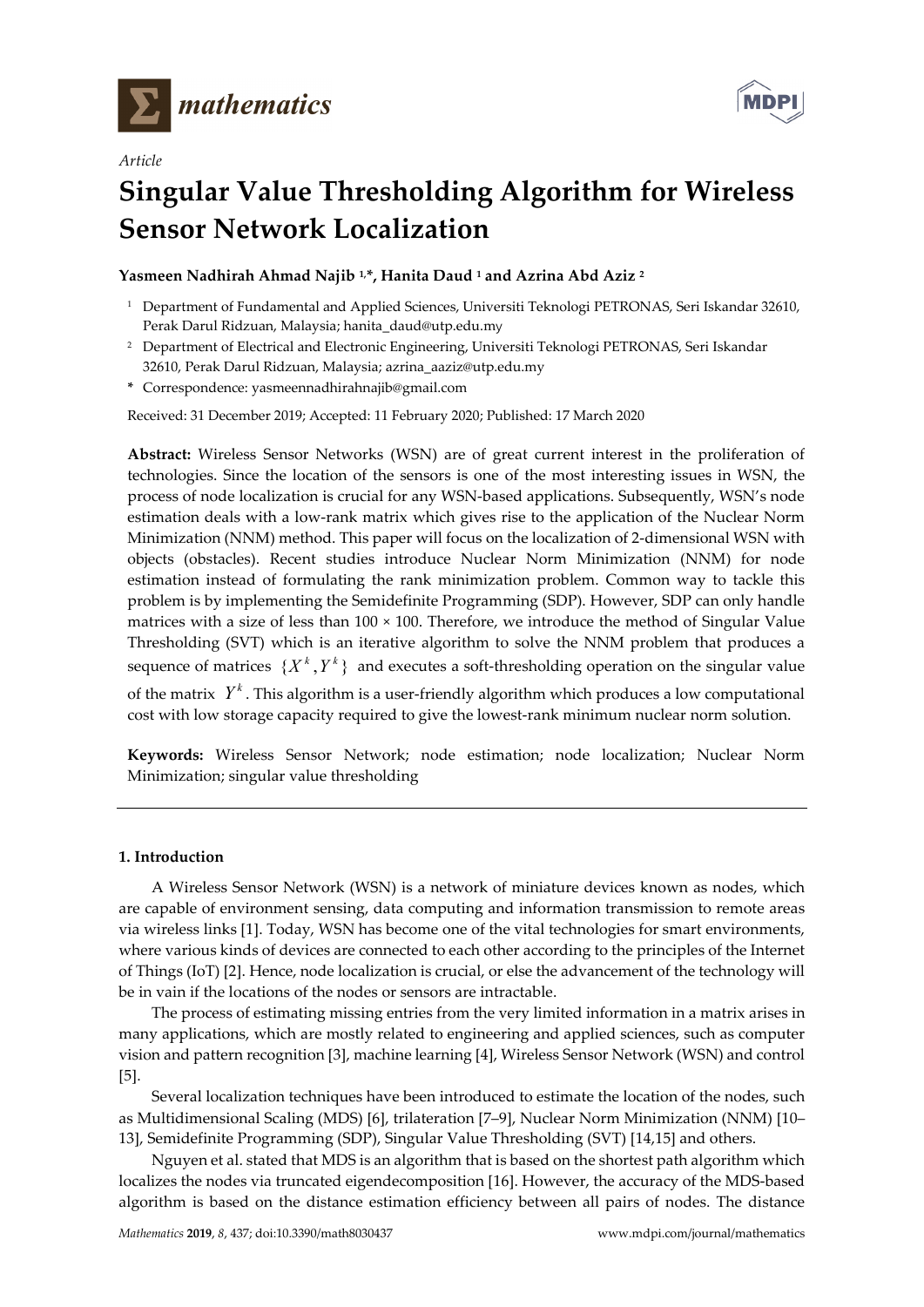estimation for all nodes is impossible through radio resources because of the limited communication range.

NNM is known to be one of the simplest yet most accurate localization techniques for 2-D WSN [10,13,17] which minimizes the nuclear norm instead of the rank of the matrix subject to some equality constraints [17,18].

A common way to tackle this problem is by implementing Semidefinite Programming (SDP). SDP is an algorithm that localizes nodes through the convex relaxation of the nonconvex quadratic constraints of the nodes [16]. However, Candes et al. stated that SDP produces a high computational complexity where it can only handle matrices of a size less than 100 × 100 [19]. Therefore, SVT is introduced to solve NNM iteratively and produce a better approximation of the rank of the matrix [14]. This algorithm is a standard convex optimization method for NNM, which executes a softthresholding operation on a sparse matrix, and the rank of the iterate  $X<sup>k</sup>$  is empirically nondecreasing, which makes this algorithm well-suited for low-rank matrix completion problems. Our aim is to propose a user-friendly algorithm for node localization which results in high accuracy with low computational complexity and requires a low storage capacity.

The rest of this paper is structured as follows: Section 2 contains the background of the research. Section 3 presents the proposed algorithm. Section 4 describes the details of the simulation. In Section 5, the simulation results are presented with further discussion of the performance comparison. Lastly, the conclusion is in Section 6.

### **2. Background**

#### *2.1. Range-Based Localization*

In recent years, a Wireless Sensor Network (WSN) has been widely proposed in several applications where the location information of the sensors has been the fundamental subject of WSN studies [20]. The localization of the exact location can improve the importance of the sensing information. Thus, accurate node localization remains an interesting area of research regarding WSN. Although most localization algorithms offer fairly accurate estimates of the location [21], they have a high computational and communicational complexity.

Based on the distance estimation technique, node localization can be categorized into two categories—range-free localization and range-based localization. The range-free localization method focuses on connectivity information and geometric distance, such as a hop count for node localization [22,23]. However, this method is a well-known cost-effective method that produces poor localization accuracy [22]. On the other hand, the range-based localization method produces approximated results with a higher localization accuracy. This is due to the process of estimating the physical distance between any two sensor nodes [23]. Hence, this research will focus on range-based localization for the best localization accuracy.

For range-based localization, the physical distances between the nodes are first estimated through the physical characteristics of communication signal, which is also called the ranging technique, followed by a localization computation technique to localize the nodes [6,24,25]. Ranging techniques that are used to estimate the distance between the nodes are known as Received Signal Strength Indicator (RSSI), Time of Arrival (ToA), Time Difference of Arrival (TDoA) or Angle of Arrival (AoA) [6]. However, the problem occurs when estimating the distances between two nonneighboring nodes. Hence, the Received Signal Strength Indicator (RSSI) is used to estimate the distances for neighboring nodes while trilateration is introduced to calculate the distances for nonneighboring nodes.

Zhao et al. in [26] proposed an RSSI-based algorithm, which made use of the RSSI values calculated between a sensor node and mobile anchor node for sensor node localization. Moreover, there are some studies that proposed the hybrid implementation of the RSSI-based algorithm, such as the RSSI–ToA-based localization algorithm. Zhang et al. proposed an integrated algorithm which combines the RSSI–ToA-based algorithm with the single mobile anchor node strategy in [27]. Sharma et al., in [22], proposed a RSSI–ToA-based localization algorithm which implements the RSSI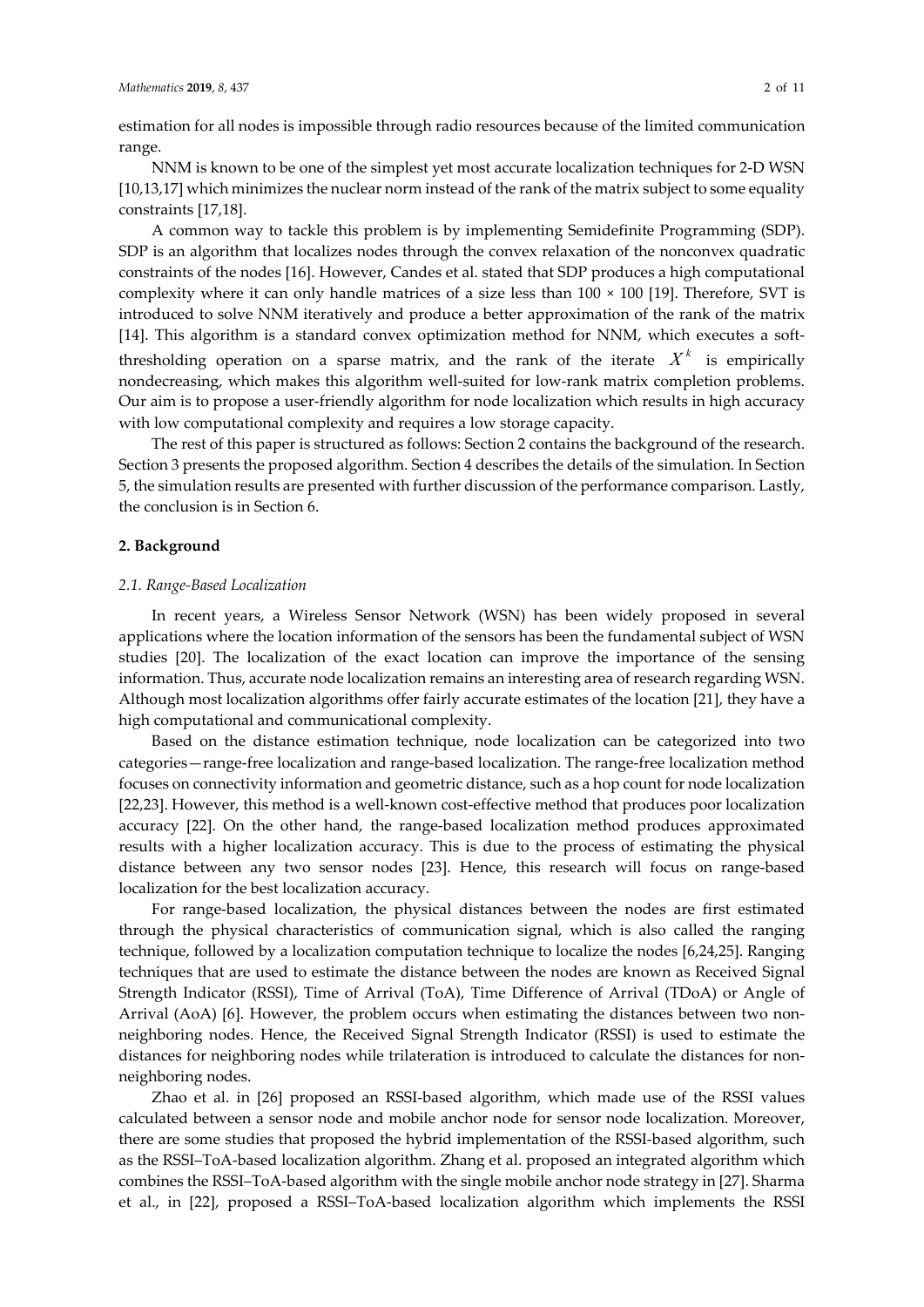technique in the near end and the ToA technique in the far end. Once the ranging values between the anchor node and the unknown node are calculated, node localization is done using the maximumlikelihood (ML) estimation.

However, Heurtefeux and Valois stated that the implementation of the RSSI-based localization algorithm in real environments has low computational accuracy. This is because the signal strength of RSSI is affected by three phenomena, which are path loss (electromagnetic wave power density reduction), fading (weakening signal due to signal deviation) and shadowing (loss of signal due to obstacles) [28]. Hence, this paper will propose the implementation of the RSSI ranging technique for the distance estimation of neighboring nodes and the trilateration technique for the non-neighboring nodes.

## *2.2. Trilateration*

.

Generally, trilateration is a technique used to estimate the location of an object by measuring the distances from at least three non-collinearly located reference nodes, using the geometry of spheres or triangles [8,9,29]. In practical, trilateration is widely implemented since it is fully distributed, promotes easy implementation and offers low communicational and computational complexity [30]. Distance estimation between two nodes in WSN is possible if they are neighbors, where the distances between the sensors are less than or equal to the communication range. *d* is the distance between two nodes and *r* is their communication range; therefore, both sensors are neighbors of each other if  $d \leq r$ 

In this paper, RSSI is used for neighboring nodes while trilateration is used for non-neighboring nodes. Trilateration can recover the positions of the individual sensors based on the Euclidean Distance Matrix (EDM), and at least three or more anchor nodes. Since we are dealing with 2 dimensional WSN, at least three anchor nodes are required for the trilateration process, as shown in Figure 1. Assume that three anchor nodes  $q_1, q_2, q_3$  are known, and we want to figure out the coordinate *p* of an unknown node from only knowing the distances  $d_1, d_2, d_3$  and where  $d_i = ||p - q_i||$  and the distances between the anchor nodes themselves,  $d_{i,j} = ||q_i - q_j||$  [31]. Hence, it is possible to localize sensor nodes in a network by iterative trilateration [32].

Once the distance estimation process is completed, the information will be transformed into EDM and matrix completion via Nuclear-Norm Minimization (NNM) will take place. Next, NNM will be solved iteratively by using the proposed method, which is the Singular Value Thresholding (SVT) algorithm, which will be discussed in Section 3.



**Figure 1.** Intersection of three anchor nodes and new coordinate *p* .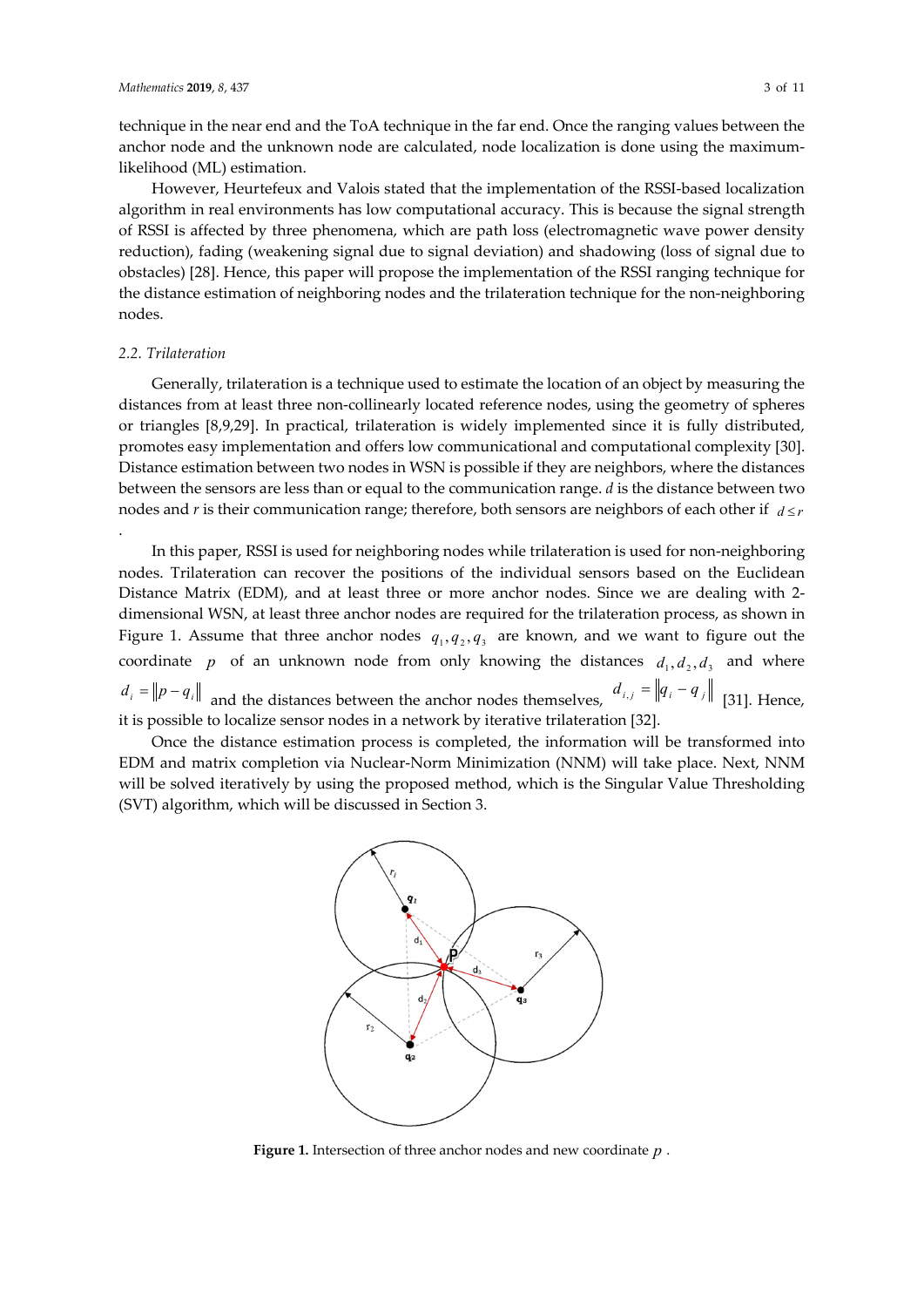### **3. The Singular Value Thresholding Algorithm**

The basic approach in solving matrix completion is by formulating the rank-minimization problem (RMP). The general matrix RMP is given as

$$
\min rank(\mathbf{X})\tag{1}
$$

Subject to

$$
A \cdot vec(\mathbf{X}) = b
$$

where  $\text{vec}(\mathbf{X})$  denotes a large vector where all the columns are stacked on top of each other. In this paper, the *vec* notation will be omitted, and is written as  $A(X)$  instead of  $A \cdot vec(X)$ . Hence, the general matrix RMP can now be expressed as

$$
\min rank(\mathbf{X})\tag{2}
$$

Subject to

$$
A(X) = b
$$

where **X** is the decision variable, rank (**X**) is the same as the rank of matrix  $A, A \in \mathbb{R}^{m \times n^2}$  and  $b \in \mathbb{R}^m$ . This method is acceptable for data fitting, however this algorithm is a nonconvex optimization. Thus, it is NP-hard (non-deterministic polynomial time hard) and too expensive for acquiring exact solutions [10]. By definition, Z is simply the number of singular values available. The sum of the singular values is known as the nuclear norm. Since EDM is a symmetric positive semidefinite matrix, a simple yet effective heuristic is applicable where its trace is minimized instead of its rank. This heuristic is called a nuclear-norm heuristic, or the minimization of the nuclear norm, or singular values of the matrix, as stated by Fazel et al. in [32,33]. This method is known as a convex function, which can be optimized simply via semidefinite programming (SDP) [14]. Hence, nuclearnorm minimization (NNM) is introduced to minimize the nuclear norm of the matrix over the linear equality constraint,

$$
\|\mathbf{X}\|_{*} = \sum_{i=1}^{r} \sigma_{i}(\mathbf{X})
$$
\n(3)

$$
\sigma_i(\mathbf{X}) = \sqrt{\lambda_i(\mathbf{X}^T \mathbf{X})}
$$
\n(4)

where  $\sigma_i(\mathbf{X})$  denotes the singular value of **X**, and  $\|\mathbf{X}\|$  is known as the nuclear norm, Schatten 1norm, trace class norm or Ky-fan r-norm [31]. The optimization heuristic is given by:

$$
\min \|X\|_{*} \tag{5}
$$

Subject to

 $\mathbf{X}_{ijk} = a_{ijk}, (i, j, k) \in \Omega$ 

For a convex problem,  $\|\mathbf{X}\|_{*} = \|\sigma(\mathbf{X})\|_{1}$ , therefore

$$
\min \left\| \sigma(\mathbf{X}) \right\|_1 \tag{6}
$$

Subject to

$$
\mathbf{X}_{ijk} = a_{ijk}, (i, j, k) \in \Omega
$$

Now, let  $P_{\Omega}$  be the orthogonal projector onto the span of matrices vanishing outside  $\Omega$  so that the  $(i, j)$ th component of  $P_{\Omega}(X)$  is equal to  $X_{ij}$  if  $(i, j \in \Omega)$ , and zero otherwise. The problem can now be expressed as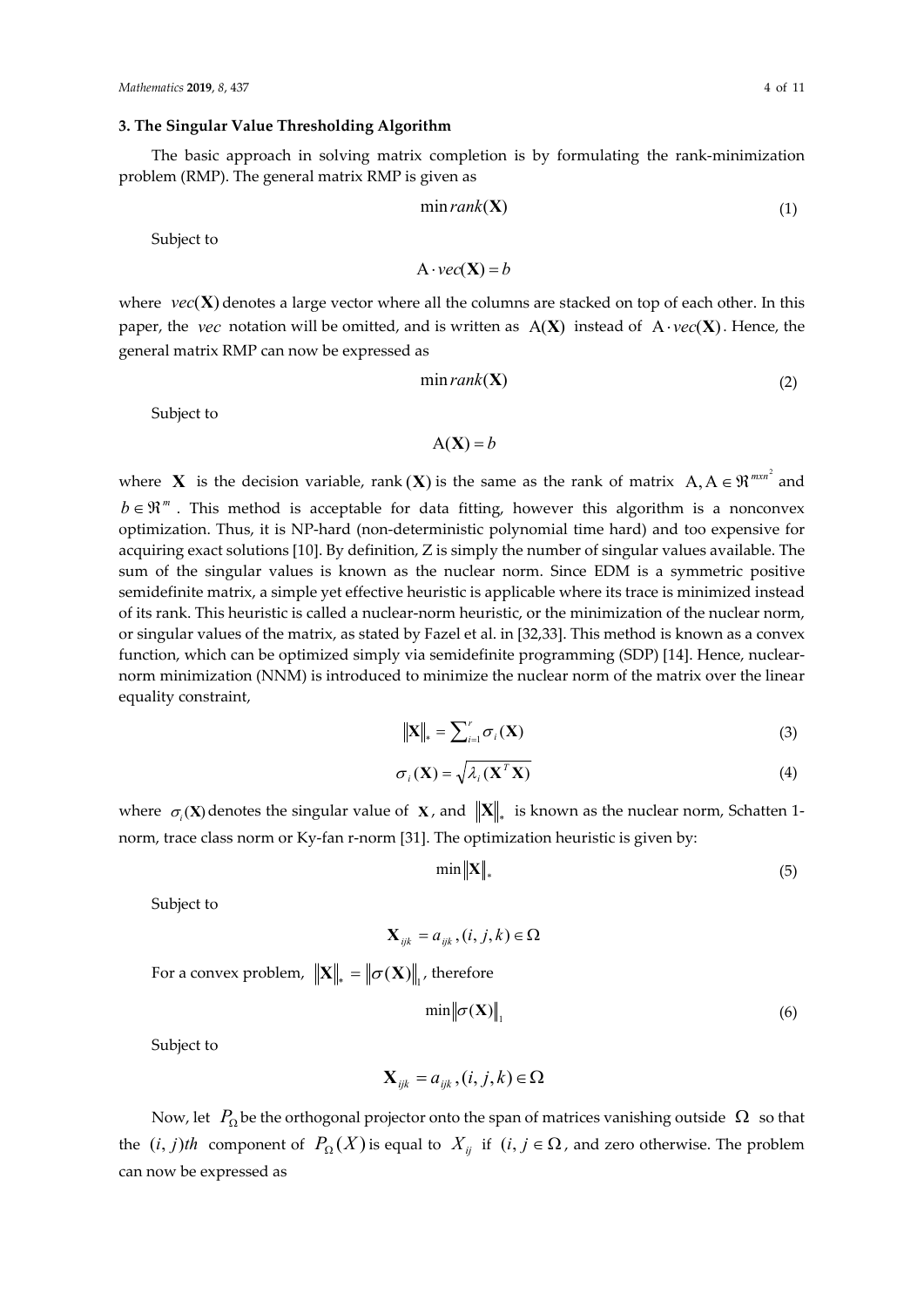$\min \|\mathbf{X}\|_*$  (7)

Subject to

$$
P_{\Omega}(X) = P_{\Omega}(M).
$$

Nuclear Norm Minimization (NNM) is one of the recent yet effective techniques that have been introduced for node localization. However, as it requires the implementation of SDP, it has another limitation, where the best SDP solvers only work for matrices with sizes of less than 100 × 100 [34].

Therefore, SVT is introduced to solve NNM iteratively to produce a better approximation to the rank of the matrix [14]. SVT is an extension of the method of the iterative soft-thresholding algorithm. This algorithm executes a soft-thresholding operation on a sparse matrix, and the rank of the iterate

 $X^k$  is empirically nondecreasing, which makes this algorithm well-suited for low-rank matrix completion problems. This algorithm not only ascertains a sparse singular vector but also the basis of the sparse representation.

First, singular value shrinkage operator,  $D<sub>r</sub>$  is introduced [20].

**Definition 2.1**. Consider the singular value decomposition of a matrix  $X \in \mathbb{R}^{m \times n}$  of rank r,

$$
X = U \sum V^T, \sum = diag(\{\sigma_i\} \mathbf{1} \le i \le r)
$$
\n(8)

Which defines the singular value shrinkage operator,  $D<sub>r</sub>$ :

$$
D_{\tau}(X) = UD_{\tau}(\Sigma)V^{T}, D^{T}(\Sigma) = diag(\{\sigma_{i} - \tau\}_{+})
$$
\n(9)

The following theorem then follows:

**Theorem 2.1**. For each  $\tau \ge 0$  and  $\gamma \in \mathbb{R}^{m \times n}$ , we have

$$
D_{\tau}(Y) = \arg\min_{x} \frac{1}{2} \|X - y\|_{F}^{2} + \tau \|X\|_{*}
$$
 (10)

For some fixed  $\tau \ge 0$  the objective function is set as  $f_{\tau}(X) = \frac{1}{2} ||X||_F^2 + \tau ||X||_*$ 2  $f_{\tau}(X) = \frac{1}{2} \|X\|_{F}^{2} + \tau \|X\|_{*}$ , then our optimization problem can be written as

$$
\min f_{\tau}(\mathbf{X})\tag{11}
$$

Subject to

$$
f_i(\mathbf{X}) \leq 0, \quad i = 1, \dots, m.
$$

where **X** is the decision variable,  $f_r(\mathbf{X})$  is the objective function,  $A \in \mathbb{R}^{m \times n^2}$  and  $b \in \mathbb{R}^m$ . Let  $F(X) := ( f_1(X),..., f_m(X) )$ . Then, the Lagrange function of (11) is

$$
L(X, y) = f\tau(X) + \langle y, F(X) \rangle,
$$
\n(12)

where  $X \in \mathbb{R}^{n_1 \times n_2}$ , and  $y \in \mathbb{R}^m$  is a vector with nonnegative components which denoted as  $y \ge 0$ . This gives

$$
\begin{cases} \mathbf{X}^{k} = \arg\min \{ f_{\tau}(X) + \left\langle y^{k-1}, F(X) \right\rangle \}, \\ y^{k} = [y^{k-1} + \delta_{k} F(\mathbf{X}^{k})]_{+} \end{cases}
$$
\n(13)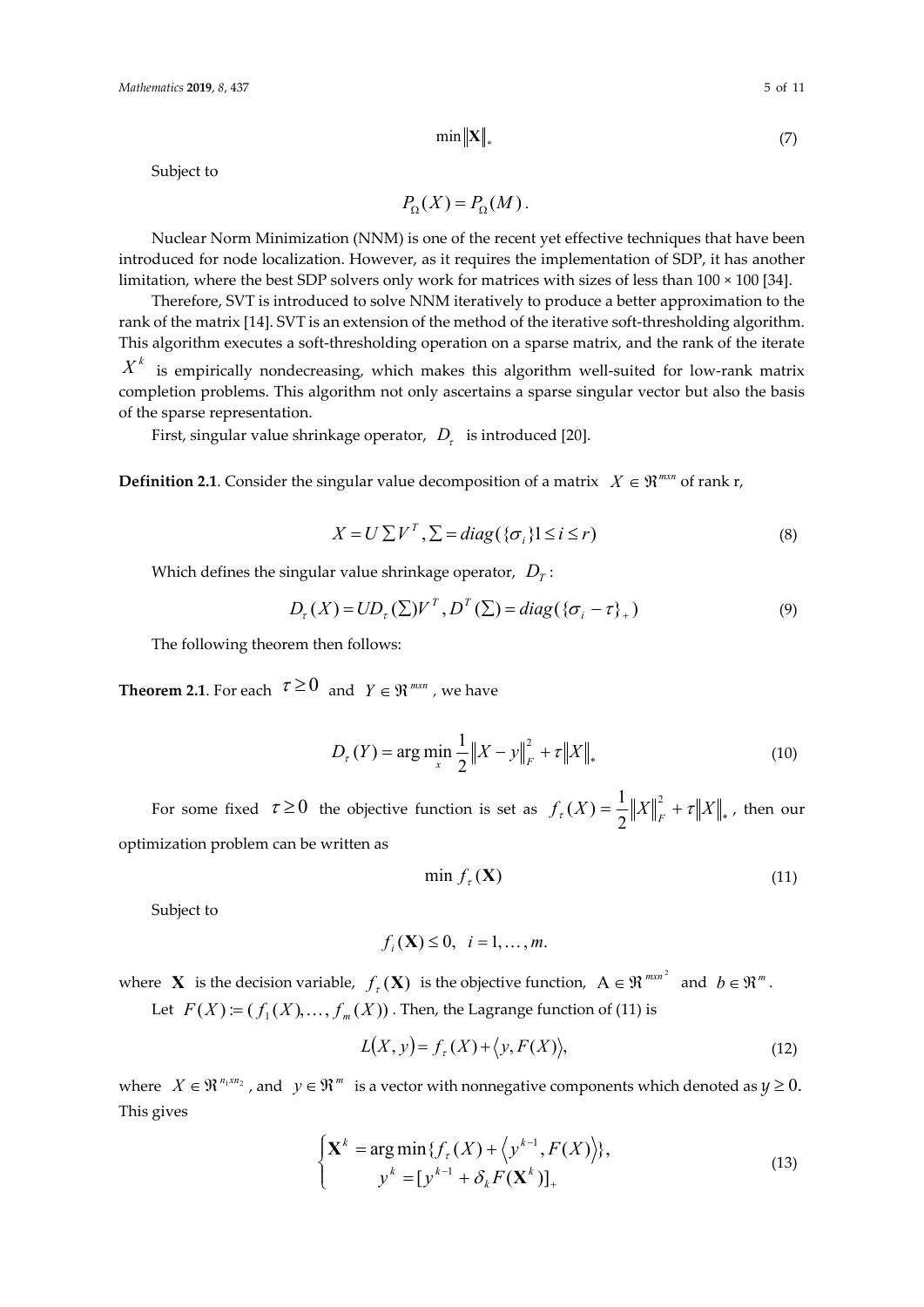$x_{+}$  is the vector with entries equal to max( $x_{i}$ ,0). When *F* is an affine mapping of the form  $b - A(X)$ , this can be simplified as

$$
\begin{cases} \mathbf{X}^{k} = D_{\tau} (A^{*} (y^{k-1})), \\ y^{k} = [y^{k-1} + \delta_{k} (b - A(\mathbf{X}^{k}))]_{+} \end{cases}
$$
(14)

At each step, the computation of SVD is needed and elementary matrix operations will be performed. Equation (10) is the linearized Bregman iteration, which is a special example of Uzawa's algorithm.

## **4. Simulation**

In this paper, sensor nodes are generated as *2xn* matrices while random objects are modelled as circles of similar sizes, according to the given radius, which represent the obstacles between the nodes. The sensor nodes are placed on the plane randomly. If the sensor nodes fall on an object during placement, the sensor will be regenerated. The process is continued by the placement of the sensor nodes on the plane. The dimension of the field is set to be  $200x200$ , as can be seen in Figure 2. Here, we check whether the sensor nodes fall on an object during placement. If this happens, the sensor nodes will be regenerated.

Next, the distances between neighboring nodes are calculated with respect to the *x*-axis and *y*axis. The process of distance estimation is done using the technique of trilateration which make use of Equations (16) and (10). The distances are then transformed into the Euclidean Distance Matrix (EDM), as can be seen in Figure 2. The distance between the non-neighboring nodes can be calculated using the following steps:

1. Calculate the distance between coordinate p and anchor node,  $d_i = ||p - q_i||$ . Then, we have

$$
||p - q_i||^2 = ||p||^2 - 2\langle q_i, p \rangle + ||q_i||^2 = d_i^2
$$
 (15)

Subtracting the equations, we get a system of three linear equations with three unknowns (the entries of p);

$$
A = 2\begin{pmatrix} (q_2 - q_1)^T \\ (q_3 - q_1)^T \\ (q_4 - q_1)^T \end{pmatrix}, b = \begin{pmatrix} d_1^2 - d_2^2 + ||q_2||^2 - ||q_1||^2 \\ d_1^2 - d_3^2 + ||q_3||^2 - ||q_1||^2 \\ d_1^2 - d_4^2 + ||q_4||^2 - ||q_1||^2 \end{pmatrix}
$$
(16)

- 2. Solve p by solving  $A(\mathbf{X}) = b$ .
- 3. The results of p are transformed into the Euclidean Distance Matrix (EDM).



**Figure 2.** Sensors and the partial Euclidean Distance Matrix (EDM). **Left**: black dots represent the sensors, blue circles represent the objects, while red lines connect the neighboring sensors (nodes).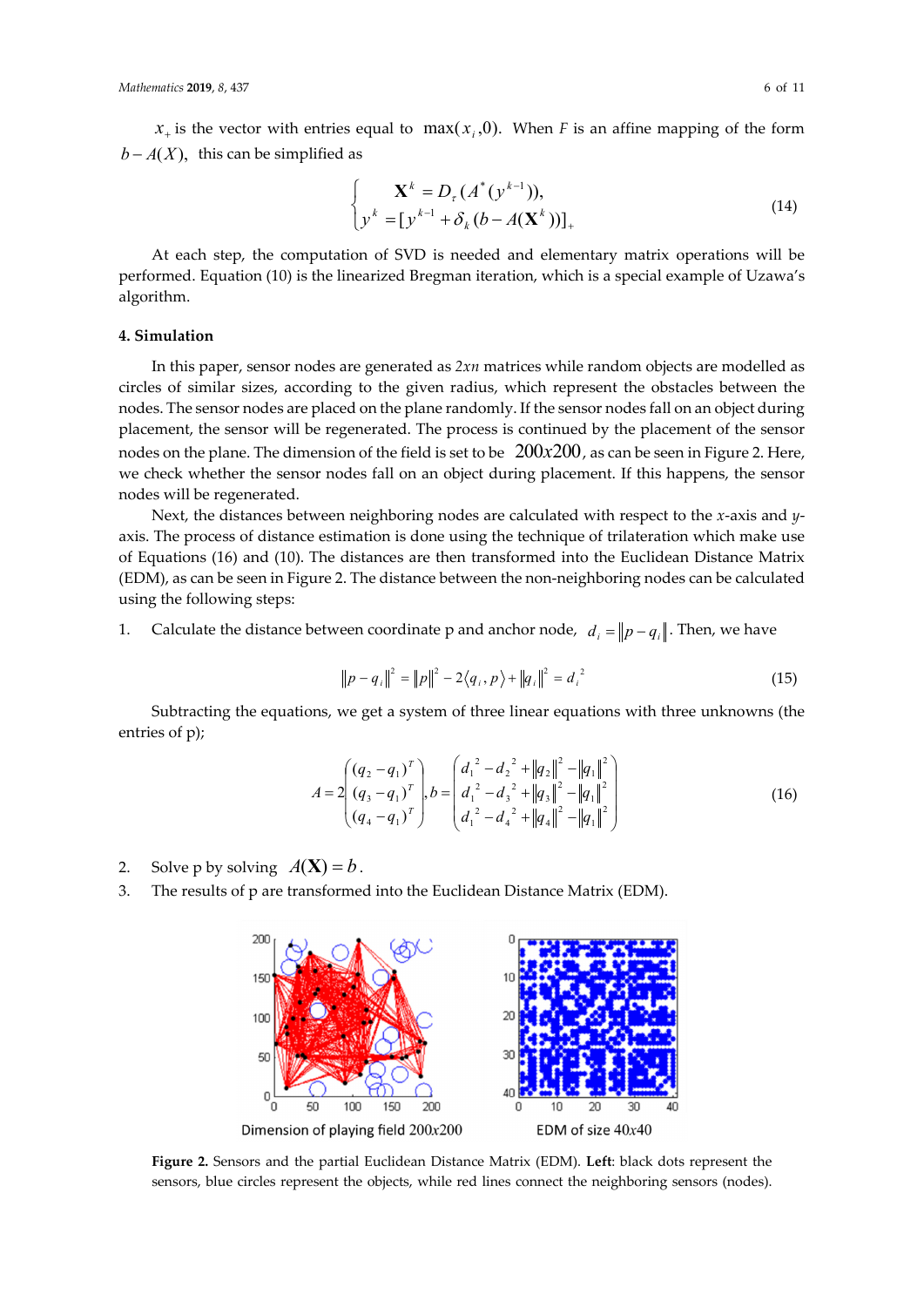**Right:** blue dots represent the entries in the Euclidean Distance Matrix, corresponding to the neighboring sensors (nodes).

In Figure 2, the distances between the neighboring nodes are connected by red lines; whereas, for non-neighboring nodes, their distances are calculated by solving  $A(\mathbf{X}) = b$  which is done using the method of trilateration. The distances that have been calculated will be transformed into the partial EDM and, hence, will proceed with the process of matrix completion, as explained in Section 4.1.

#### *4.1. Matrix Completion*

First, the partial EDM is decomposed using SVD. The decomposition produces an array of singular value matrices with respect to the *x*-axis and *y*-axis, in which

$$
EDM = U \sum V^*
$$
\n(17)\n
$$
A = \begin{bmatrix} \cdots & \cdots & \cdots \\ \cdots & \cdots & \cdots \\ \cdots & \cdots & \cdots \\ \cdots & \cdots & \cdots \end{bmatrix} \begin{bmatrix} w_1 \\ w_2 \\ \cdots \\ w_s \end{bmatrix} \begin{bmatrix} \cdots & \cdots \\ \cdots & \cdots \end{bmatrix}
$$

where  $\Sigma$  is the singular value matrix.

Next, the matrix completion process is continued using Nuclear Norm Minimization (NNM) with the implementation of two techniques—Semidefinite Programming (SDP) and Singular Value Thresholding (SVT).

## *4.2. Nuclear Norm Minimization (NNM)*

This technique optimizes array of singular value matrices subject to limited known constraints by using two algorithms, which are Semidefinite Programming (SDP) and Singular Value Thresholding (SVT).

#### 4.2.1. Semidefinite Programming (SDP)

Let  $C(X)$  be the linear function of X and b is the singular value matrix. Then

$$
SDP: \min C \bullet X
$$

Subject to

$$
A_i \bullet X = b_i, i = 1, ..., m,
$$
  
\n
$$
X_{ij} = a_{ij}, (i, j) \in \Omega,
$$
  
\n
$$
X \ge 0
$$
\n(18)

This is done by using the CVX toolbox in MATLAB [35].

4.2.2. Singular Value Thresholding

$$
\min f_{\tau}(\mathbf{X})\tag{19}
$$

Subject to

$$
f_i(\mathbf{X}) \leq 0, \ \ i=1,\ldots,m.
$$

where **X** is the decision variable,  $f_r(\mathbf{X})$  is the objective function,  $A \in \mathbb{R}^{m \times n^2}$  and  $b \in \mathbb{R}^m$ . With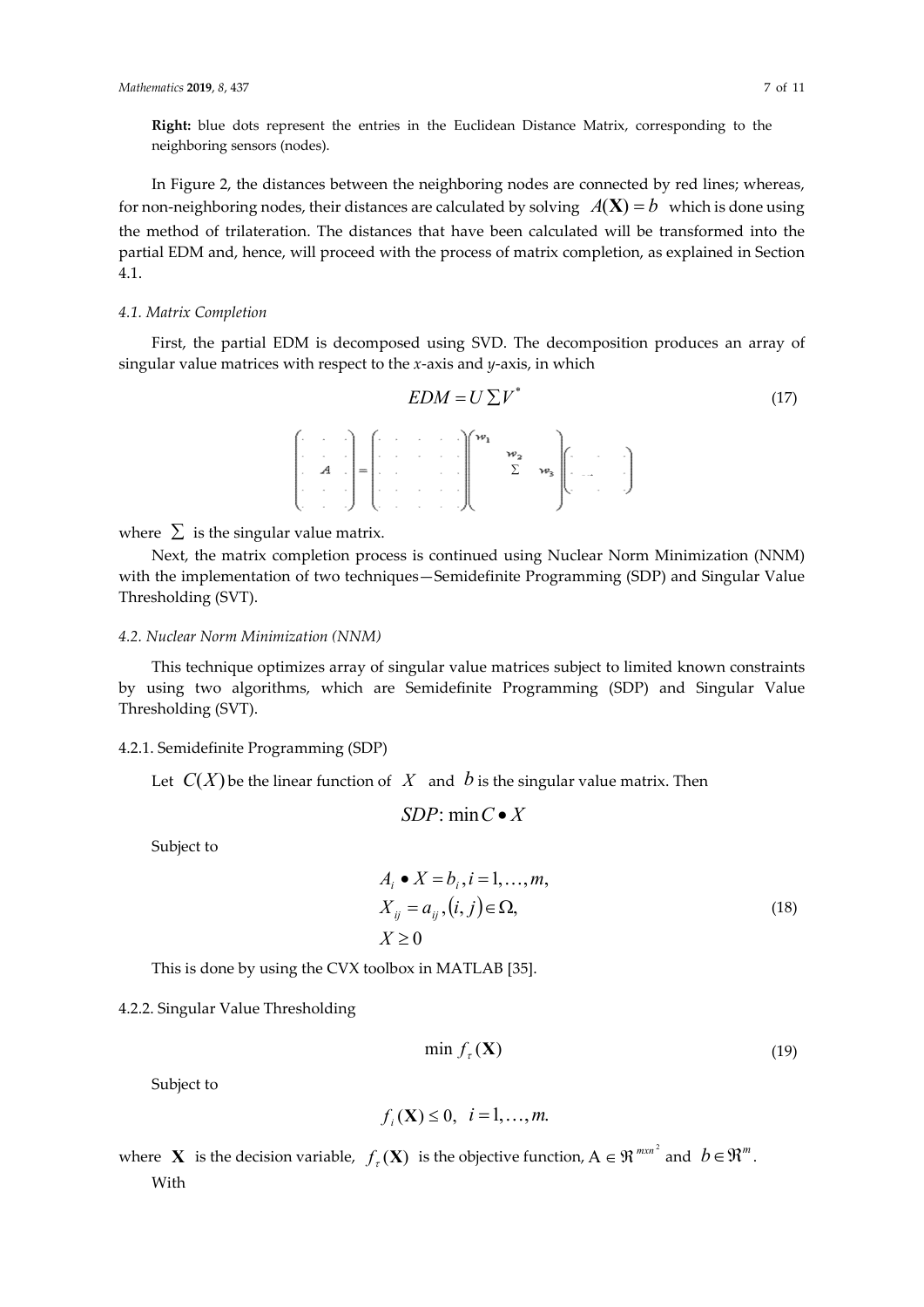$$
\begin{cases} \mathbf{X}^{k} = D_{\tau} (A^{*} (y^{k-1})), \\ y^{k} = [y^{k-1} + \delta_{k} (b - A(\mathbf{X}^{k}))]_{+} \end{cases}
$$
 (20)

The optimization is done by using two techniques which are Convex Optimization through Semidefinite Programming (SDP) and also via Singular Value Thresholding (SVT). The optimization is done using MATLAB. Once the optimization process is completed, the location of the sensors can be located.

### **5. Results and Discussions**

The average number of missing entries in the EDM is computed for a range of 1 to 20 sensors. The average is calculated by generating 100 random scenarios for each number of obstacles.

Figure 3 shows the relationship between the number and size of objects and its effect on the proportion of missing entries. The proportion of missing entries increased as the number and size of the objects increased. This shows that a greater number of objects (obstacles), or the larger size of the objects, will both inevitably result in a greater number of missing entries in the Euclidean Distance Matrix (EDM).



**Figure 3.** Graphs of the effects of object size to the proportion of missing entries for object size equal to 5, 10, 15, and 20 cm.

Based on this result, the number and size of objects in this paper are fixed to five objects with a size of 8cm.

- 1. Next, matrix completion is implemented using Singular Value Thresholding in MATLAB and the results are attached in Appendix 1.
- 2. The complete EDM is now reconstructed via the technique of Trilateration in MATLAB and the results are stated in Table 1.

**Table 1.** Experimental results for 2-dimensional Wireless Sensor Network localization via Semidefinite Programming (CVX Toolbox).

| Nu. Of<br>Sensor<br>Node | Percentage of<br>Missing Entries (%) | <b>Relative Error</b><br>on EDM | <b>Relative</b><br><b>Recovery Error</b> | Processing<br>Time (s) |
|--------------------------|--------------------------------------|---------------------------------|------------------------------------------|------------------------|
| 10                       | 20                                   | $4.89 \times 10^{-5}$           | $4.31 \times 10^{-1}$                    | 0.04872                |
| 20                       | 25                                   | $6.21 \times 10^{-4}$           | $5.23 \times 10^{-1}$                    | 0.08231                |
| 50                       | 40                                   | $6.89 \times 10^{-4}$           | $5.65 \times 10^{-1}$                    | 1.14435                |
| 100                      | 60                                   | $5.23 \times 10^{4}$            | $3.57 \times 10^{5}$                     | 2.23154                |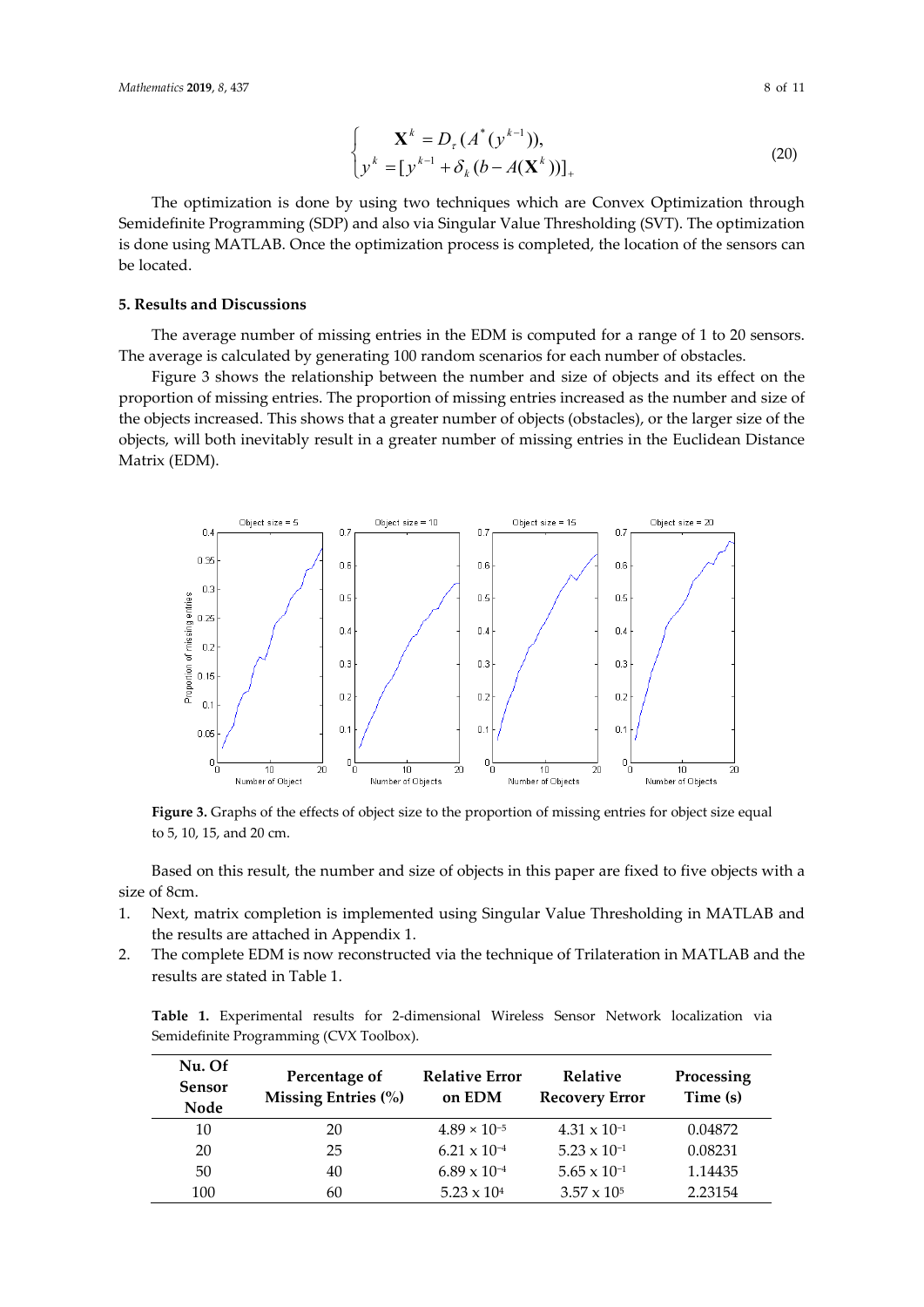|  | 200<br>$ -$ | 01<br>ðU | ΙV<br>$1.1 - 0.11$ | 10 <sup>7</sup><br>$\cap$<br>. ነጦ<br>. | . .<br>154<br>. <u>.</u> . |
|--|-------------|----------|--------------------|----------------------------------------|----------------------------|
|--|-------------|----------|--------------------|----------------------------------------|----------------------------|

Our computational results are displayed in Tables 1 and 2. Table 1 states the number of sensor nodes deployed, percentage of missing entries, percentage of missing entries in the incomplete EDM, the relative error of EDM, relative recovery error and the run time in seconds for 2-dimensional Wireless Sensor Network localization via Semidefinite Programming (CVX Toolbox). Table 2 states the number of sensor nodes deployed, number of iterations needed for convergence, percentage of missing entries in the incomplete EDM, the run time in seconds, the relative error of EDM and relative recovery error for 2-dimensional Wireless Sensor Network localization via Singular Value Thresholding.

**Table 2.** Experimental results for 2-dimensional Wireless Sensor Network localization via Singular Value Thresholding.

| Nu. Of<br><b>Sensor</b><br>Node | Nu. Of<br><b>Iteration</b> | Percentage of<br><b>Missing Entries</b><br>(%) | <b>Relative</b><br>Error on<br><b>EDM</b> | Relative<br>Recovery<br>Error | Processing<br>Time (s) |
|---------------------------------|----------------------------|------------------------------------------------|-------------------------------------------|-------------------------------|------------------------|
| 10                              | 17                         | 26                                             | $5.64 \times 10^{-5}$                     | $6.26 \times 10^{-1}$         | 0.036282               |
| 20                              | 11                         | 24                                             | $5.27 \times 10^{-5}$                     | $6.51 \times 10^{-1}$         | 0.039764               |
| 50                              | 9                          | 22.4                                           | $3.82 \times 10^{-5}$                     | $6.24 \times 10^{-1}$         | 0.081020               |
| 100                             | 7                          | 18.1                                           | $4.85 \times 10^{-5}$                     | $5.59 \times 10^{-1}$         | 0.637559               |
| 200                             |                            | 19.1                                           | $5.77 \times 10^{-5}$                     | $5.27 \times 10^{-1}$         | 2.720775               |

Table 1 shows that, for a number of sensor nodes less than 100, WSN localization via SDP by using CVX toolbox works quite well, with 4.529 × 10<sup>-4</sup> and 5.06 × 10<sup>1</sup> as the average relative error of EDM and the average relative recovery error, respectively. However, as stated in [35], where the best SDP solvers only work for matrices with sizes of less than  $100 \times 100$ , it can be seen that the relative error of EDM and relative recovery error of the reconstructed node location are high for sensor nodes with 100 or more nodes. Therefore, although the SDP method is simple and user-friendly with the application of CVX toolbox in MATLAB, the method is proven to have limitations in the number of sensor nodes, which affects the size of the EDM.

On the contrary, we can see in Table 2 that the proposed technique produces a stable relative error of EDM and relative recovery error of the reconstructed node location for all sensor nodes. The number of missing nodes depends on the percentage of missing entries that are produced during the simulation. Since the number and size of objects in this simulation are fixed to five objects with sizes of 8 cm, as the number of sensor nodes increases, the number of missing entries will be decreasing. The average relative recovery error of the reconstructed node location via SVT is 5.974 × 10−1, while the average relative error for matrix completion via SVT is 5.074 × 10−5.

## **6. Conclusions**

This research proposes the implementation of Singular Value Thresholding along with the application of Nuclear Norm Minimization (NNM) for 2-dimensional (2-D) Wireless Sensor Network localization (with obstacles). The process of matrix completion via SVT produces a low average relative error, which is 5.074 × 10−5. However, the average relative recovery error of the reconstructed node location is 5.974 × 10−1 which can be improvised, referring to the lower matrix completion's relative error. Further work is needed to improvise the process of node reconstruction.

**Author Contributions:** Conceptualization, Y.N.A.N. methodology, Y.N.A.N. writing—original draft preparation, Y.N.A.N. writing—review and editing, Y.N.A.N. supervision, H.D. and A.A. All authors have read and agreed to the published version of the manuscript.

**Funding:** This research was supported by the Institute of Autonomous System, Universiti Teknologi PETRONAS under the grant 015ND0-001 and the Yayasan Universiti Teknologi PETRONAS-Fundamental Research Grant (YUTP-FRG) (cost centre: 015LC0-055).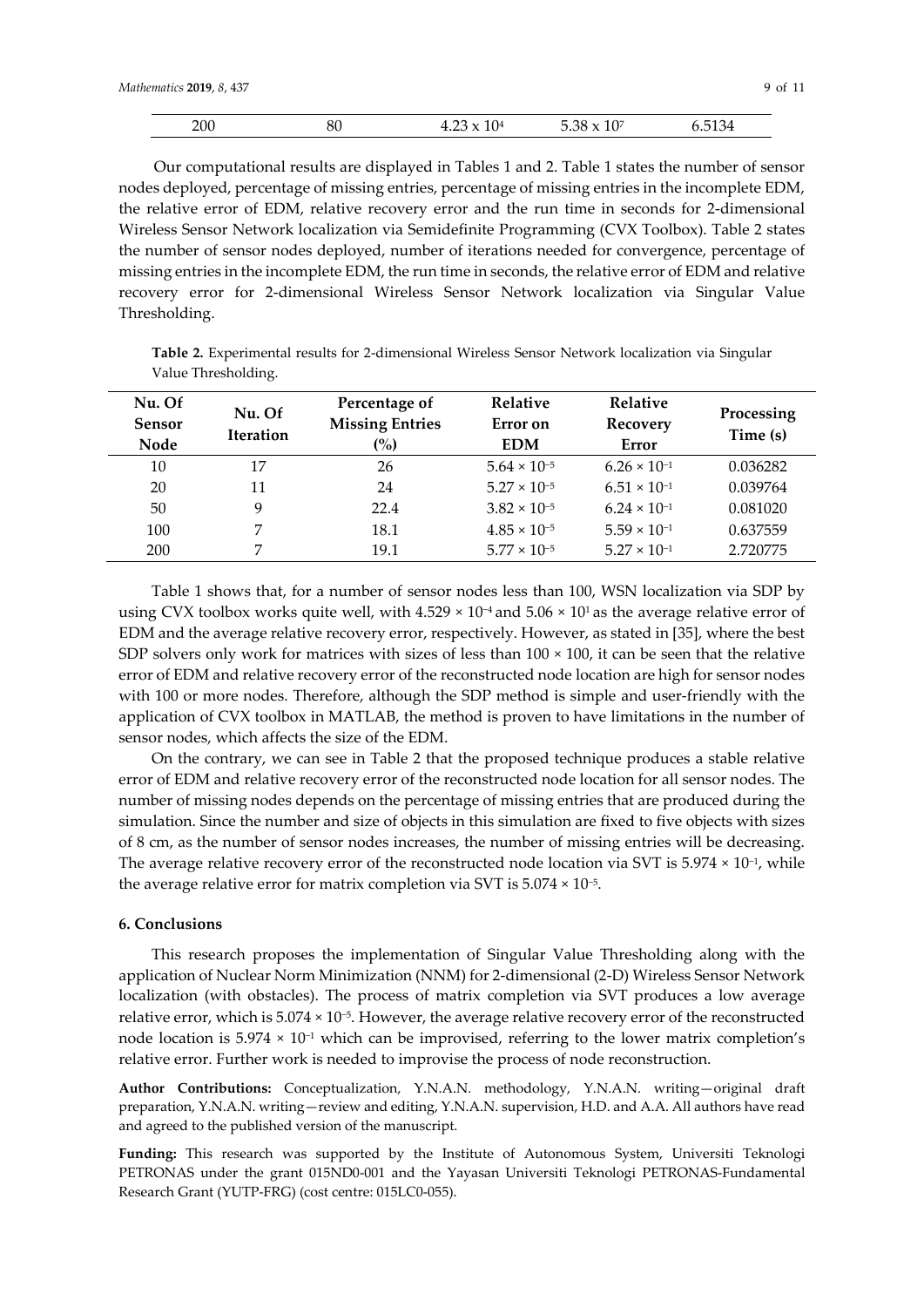**Conflicts of Interest:** The authors declare no conflict of interest.

## **References**

- 1. Verdone, R.; Dardari, D.; Mazzini, G.; Conti, A. *Wireless Sensor and Actuator Networks: Technologies, Analysis and Design*; Academic Press: London, United Kingdom, 2010.
- 2. Jiang, J.-A.; Zheng, X.-Y.; Chen, Y.-F.; Wang, C.-H.; Chen, P.-T.; Chuang, C.-L.; Chen, C.-P. A Distributed RSS-Based Localization Using a Dynamic Circle Expanding Mechanism. *IEEE Sens. J.* **2013**, *13*, 3754–3766, doi:10.1109/JSEN.2013.2258905.
- 3. Tomasi, C.; Kanade, T. Shape and motion from image streams: A factorization method. *Proc. Natl. Acad. Sci. USA* **2013**, *90*, 9795–9802, doi:10.1073/pnas.90.21.9795.
- 4. Abernethy, J.; Bach, F.; Evgeniou, T.; Vert, J.-P. Low-rank matrix factorization with attributes. *arXiv* **2006**, arXiv:Prepr. cs/0611124; pp. 1–12.
- 5. Mesbahi, M.; Papavassilopoulos, G.P. On the Rank Minimization Problem over a Positive Semidefinite Linear Matrix Inequality. *IEEE Trans. Autom. Control* **1997**, *42*, 239–243.
- 6. Chaurasiya, V.K.; Jain, N.; Nandi, G. A novel distance estimation approach for 3D localization in wireless sensor network using multi dimensional scaling. *Inf. Fusion* **2014**, *15*, 5–18, doi:10.1016/j.inffus.2013.06.003.
- 7. Brida, P.; Machaj, J. A Novel Enhanced Positioning Trilateration Algorithm Implemented for Medical Implant In-Body Localization. *Int. J. Antennas Propag.* **2013**, *2013*, 1–10, doi:10.1155/2013/819695.
- 8. Thomas, F.; Ros, L. Revisiting trilateration for robot localization. *IEEE Trans. Robot.* **2005**, *21*, 93–101, doi:10.1109/TRO.2004.833793.
- 9. Patil, S.; Zaveri, M. MDS and Trilateration Based Localization in Wireless Sensor Network. *Wirel. Sens. Netw.* **2011**, *3*, 198–208, doi:10.4236/wsn.2011.36023.
- 10. Smith, R.S. Frequency Domain Subspace Identification Using Nuclear Norm Minimization and Hankel Matrix Realizations. *IEEE Trans. Autom. Control* **2014**, *59*, 2886–2896, doi:10.1109/TAC.2014.2351731.
- 11. Zhang, L.; Yang, T.; Jin, R. Analysis of Nuclear Norm Regularization for Full-rank Matrix Completion. *arXiv* **2009**, arXiv:1504.06817 [cs.LG]. Available online: https://arxiv.org/abs/1504.06817v1 (accessed on 20 November 2019).
- 12. N. Blomberg; C. R. Rojas; and B. Wahlberg. Approximate Regularization Paths for Nuclear Norm Minimization Using Singular Value Bounds—With Implementation and Extended Appendix. *arXiv* **2015**, arXive:1504.05208 [cs.SY]. Available online: https://arxiv.org/abs/1504.05208v1 (accessed on 25 November 2019).
- 13. Mardani, M.; Mateos, G.; Giannakis, G.B. Distributed nuclear norm minimization for matrix completion. In Proceedings of the 2012 IEEE 13th International Workshop on Signal Processing Advances in Wireless Communications (SPAWC), Cesme, Turkey, 17–20 June 2012; pp. 354–358, doi:10.1109/SPAWC.2012.6292926.
- 14. Cai, J.-F.; Candés, E.J.; Shen, Z. A Singular Value Thresholding Algorithm for Matrix Completion. *SIAM J. Optim.* **2010**, *20*, 1956–1982, doi:10.1137/080738970.
- 15. Oh, T.H.; Matsushita, Y.; Tai, Y.W.; Kweon, I.S. Fast randomized singular value thresholding for low-rank optimization. *IEEE Trans. Pattern Anal. Mach. Intell.* **2017**, *40*, 376–391, doi:10.1109/TPAMI.2017.2677440.
- 16. Nguyen, L.T.; Kim, J.; Kim, S.; Shim, B. Localization of iot networks via low-rank matrix completion. *IEEE Trans. Commun.* **2019**, *67*, 5833–5847, doi:10.1109/TCOMM.2019.2915226.
- 17. Feng, C.; Valaee, S.; Sy, W.; Au, A.; Tan, Z. Localization of Wireless Sensors via Nuclear Norm for Rank Minimization. In Proceedings of the 2010 IEEE Global Telecommunications Conference GLOBECOM 2010, Miami, FL, USA, 6–10 December 2010; pp. 1–5, doi:10.1109/GLOCOM.2010.5683928.
- 18. Candes, E.J.; Recht, B. Exact Matrix Completion via Convex Optimization. *Found. Comp. Math* **2009**, 9, 1–49, doi: https://doi.org/10.1007/s10208-009-9045-5.
- 19. V. A.K. Localization Techniques in Wireless Sensor Networks. *Prod*. *Syst. Inf. Eng.* **2013**, *6*, 81–90.
- 20. Liu, B.-C.; Lin, K.-H. Accuracy Improvement of SSSD Circular Positioning in Cellular Networks. *IEEE Trans. Veh. Technol.* **2011**, *60*, 1766–1774, doi:10.1109/TVT.2011.2119383.
- 21. Eren, T.; Goldenberg, O.K.; Whiteley, W.; Yang, Y.R.; Morse, A.S.; Anderson, B.D.O.; Belhumeur, P.N. Rigidity, computation, and randomization in network localization. In Proceedings of the IEEE INFOCOM, Hong Kong, China, 7–11 March 2014; Volume 4, pp. 2673–2684, doi:10.1109/INFCOM.2004.1354686.